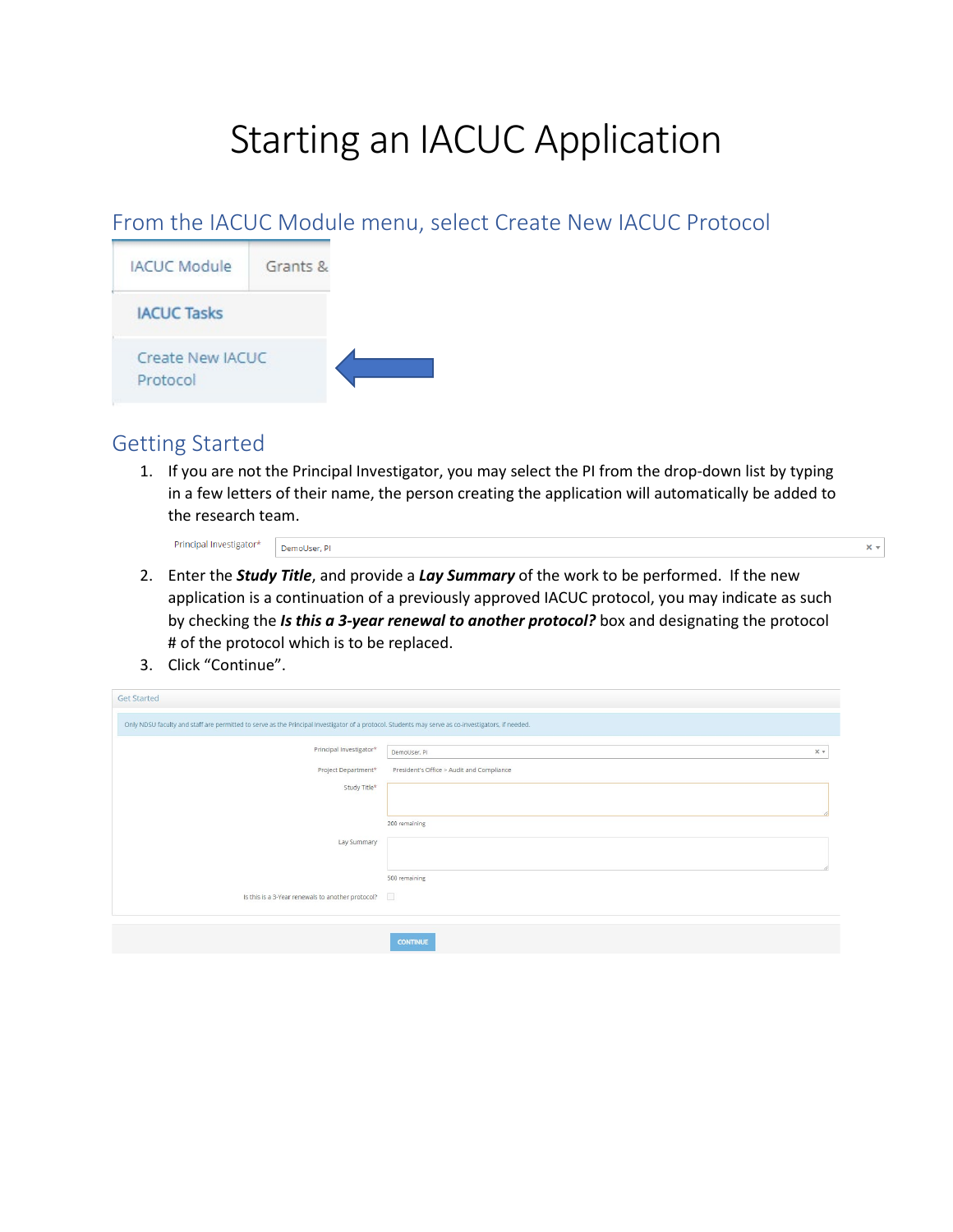#### Primary Info

- 1. The fields denoted with a red \* are required and must be completed in order to submit the application.
- 2. Hovering over the question mark icon will show *help text* with helpful hints of the type of information required.

| Protocol Number           | IACUC20220003                                      |                   |
|---------------------------|----------------------------------------------------|-------------------|
| Study Title*              | <b>IACUC Sample Protocol application</b>           |                   |
|                           | 166 remaining                                      | 4                 |
| Lay Summary* <sup>©</sup> | Describe in lay terms the purpose of the protocol. | 4                 |
|                           | 450 remaining                                      |                   |
| Benefit* <sup>O</sup>     |                                                    |                   |
|                           | 500 remaining                                      | 4                 |
| Type of Project*          | Research                                           | $\times$ $\times$ |

#### Research Team

1. Research team members can be added by clicking on Add Researcher.

**O** Add Researcher

*2.* Select research team members in the *Researcher* field by typing the first few letters of the individual's name. If the individual is not already in the system, you can add a student or external team member by clicking the box *Cannot find a researcher! Do you want to add a student or external user?*

| <b>Add Researcher</b>                                                          |                                                                 | $\times$                         |
|--------------------------------------------------------------------------------|-----------------------------------------------------------------|----------------------------------|
| Researcher*                                                                    | $x -$<br>Demo User, Dariia                                      |                                  |
| Cannot find a researcher! Do you want to add a student or an external<br>user? | $\Box$                                                          |                                  |
| Project Role*                                                                  | $x -$<br>Graduate student                                       |                                  |
| Edit permission                                                                | $\Box$                                                          |                                  |
| Responsibilities (check all that apply)                                        | x Daily Husbandry   x Injection-Subcutaneous<br>$\times$ $\sim$ |                                  |
| <b>Highest Earned Degree</b>                                                   |                                                                 |                                  |
| Field of Study                                                                 |                                                                 |                                  |
| Species Individual will work with under this protocol                          | Select some<br>×                                                |                                  |
| Emergency Contact*                                                             | $O$ Yes $O$ No                                                  |                                  |
| <b>Species Training Log</b>                                                    | Add                                                             |                                  |
|                                                                                |                                                                 | <b>x</b> Cancel<br><b>O</b> Save |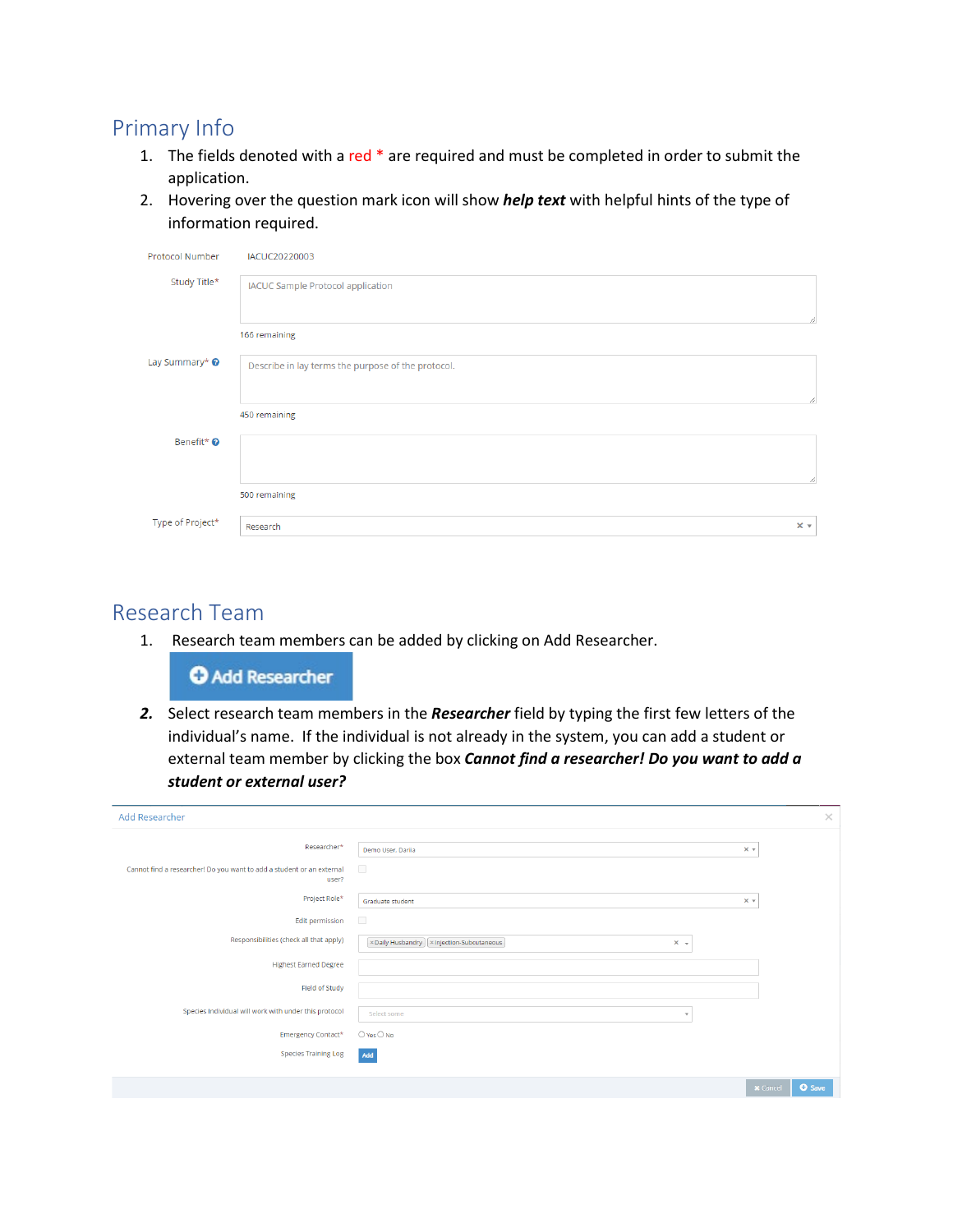- 3. Designate the team members responsibilities in the research, whether or not they should be listed as an *Emergency Contact*, and upload their *Species Training Log.* Click *Save.*
- 4. **NOTE**: It is important to save periodically as you enter information into the protocol application as the program does NOT automatically save.
- 5. **HELPFUL HINT!** The program works best if the application is completed in the order in which questions are presented.

#### Protocol Details

- 1. Continue completing the relevant questions in the Protocol Detail section noting which questions are required (\*).
- 2. Note: Add as many experimental details as necessary. The questions that show up in his modal will change based on what type of *Experimental detail* you select.

#### **Experimental details**

Add as many as needed.

| O Add Experimental Details                                         |                                                                                                                                                                                                                                                                                                                                                                                            |                                  |
|--------------------------------------------------------------------|--------------------------------------------------------------------------------------------------------------------------------------------------------------------------------------------------------------------------------------------------------------------------------------------------------------------------------------------------------------------------------------------|----------------------------------|
| <b>Experimental Details</b>                                        |                                                                                                                                                                                                                                                                                                                                                                                            | $\times$                         |
| <b>Experimental detail</b>                                         | Select one<br>$\Omega$                                                                                                                                                                                                                                                                                                                                                                     |                                  |
| Room $#^*$<br>Narrative*<br>Expected or potential adverse symptoms | Experimental substance(s) will be administered, either alone or in combination<br>Special diet(s) will be given, either alone or in combination<br>Anesthesia will be administered in a non-surgical procedure, either alone or in combinations<br>One or more behavioral tests will be performed<br>One or more stress inducers will be used<br>A surgical manipulation will be performed |                                  |
| Other anticipated post-procedural complications @                  |                                                                                                                                                                                                                                                                                                                                                                                            |                                  |
|                                                                    |                                                                                                                                                                                                                                                                                                                                                                                            | <b>O</b> Save<br><b>x</b> Cancel |

#### Species

1. Add the species that will be used in the protocol.



2. Complete all required fields in the species modal. Note that if a Blue Box pops up after answering one of the required questions, and further information is needed and you should click on the Button to add relevant information. (E.g. Once you indicate that you will house animals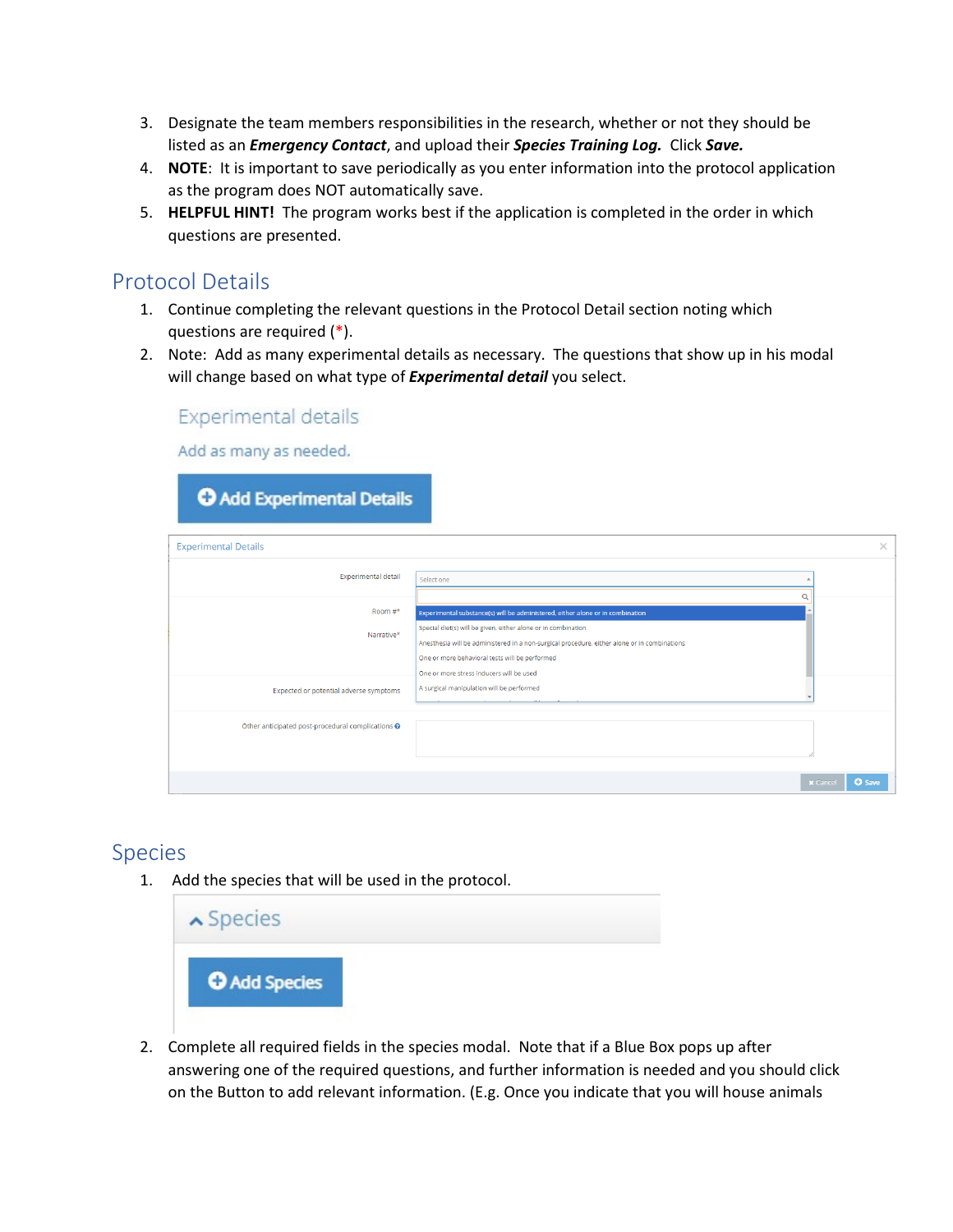on campus, you must click *Add Activity* to add information about animal activities to occur while housed at NDSU.



3. To navigate back to the Protocol application, click *Go back to current record* at the top of the page.

## Edit Protocol: IACUC20220003 Species - Mice

← Go back to current record

#### Special Concerns for Animal Use

• Indicate whether the protocol involves any special concerns regarding the use of animals.

| ▲ Special Concerns for Animal Use                                                      |                              |  |
|----------------------------------------------------------------------------------------|------------------------------|--|
| Departures from the PHS Policy, the Guide, the Ag Guide, or the Animal Welfare<br>Act* | O Yes O No                   |  |
| Controlled Substance Use*                                                              | O Yes O No                   |  |
| Physical Restraint*                                                                    | ○Yes ● No                    |  |
| The animals will be acclimated upon arrival*<br>Please explain.*                       | $\odot$ Yes $\odot$ No<br>p. |  |
| Habituation/training are part of this protocol*                                        | ○ Yes ● No                   |  |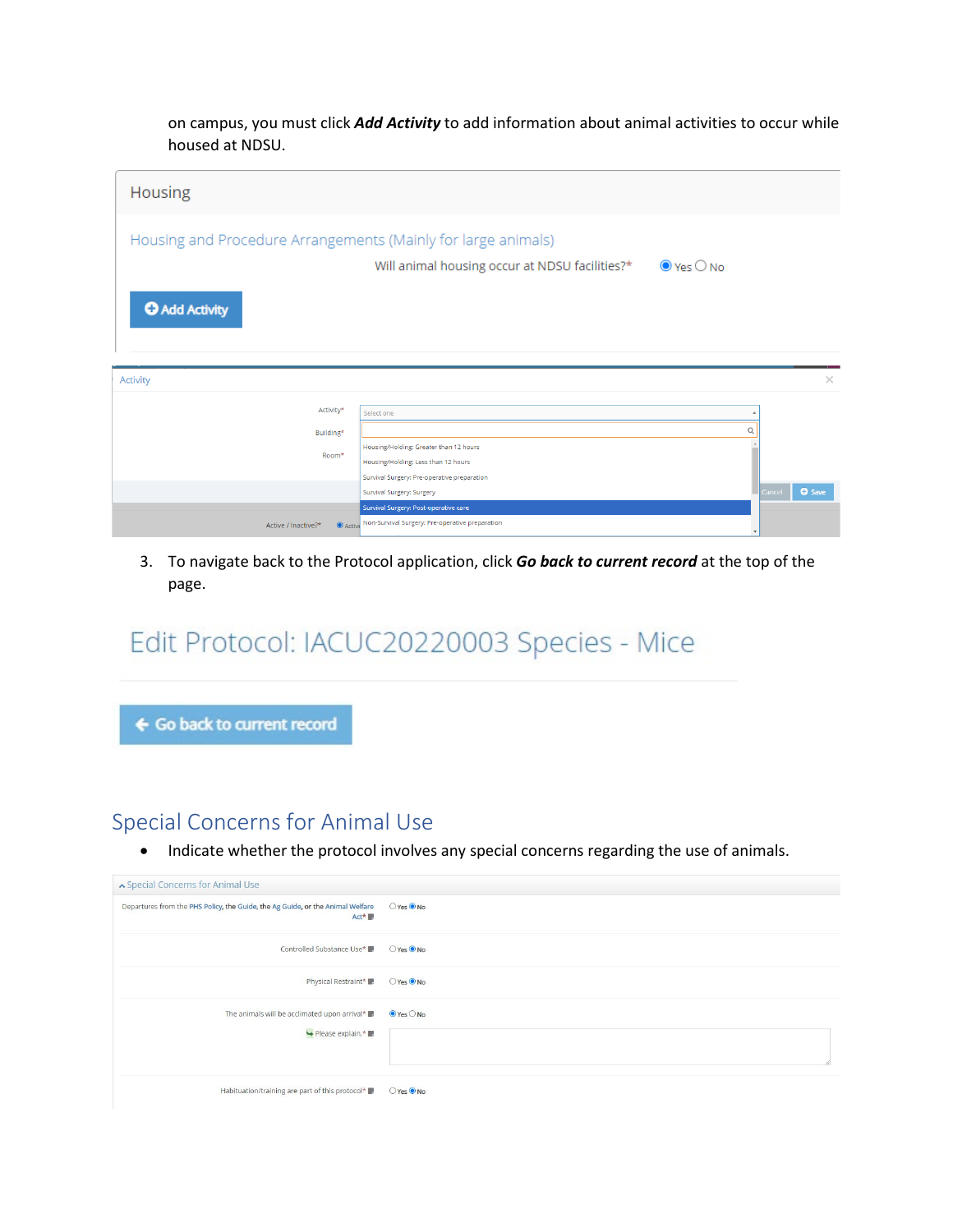### Connected Projects

• In Connected Projects, you will be able to connect the protocol to its funding source, or any other protocols (e.g. IRB – human subjects, IBC – Biosafety), or other IACUC protocols (e.g. Breeding or herd management protocols).

#### Additional Documents

1. Upload any relevant documents as required.

| ▲ Additional documents                                                                                                  |  |
|-------------------------------------------------------------------------------------------------------------------------|--|
| Additional documentation. Upload all that apply:<br>Wildlife Permits<br>Drop files here or click to choose              |  |
| Rodent Breeding colonies (Including<br>Drop files here or click to choose<br>Genetically Engineered Animals) = <b>F</b> |  |
| Aquatics, Amphibians, & Reptiles ■<br>Drop files here or click to choose                                                |  |
| Add Additional attachments<br>Drop files here or click to choose                                                        |  |
|                                                                                                                         |  |

2. The Blue document icon denotes a form which must be downloaded, completed and uploaded into the relevant section.

#### Saving and Submitting



At the bottom of the protocol application, you will find buttons to *Save, Submit for Approval,* or *Check Validations.* Checking validations will show you any questions that remain to be answered **before** the protocol can be submitted.

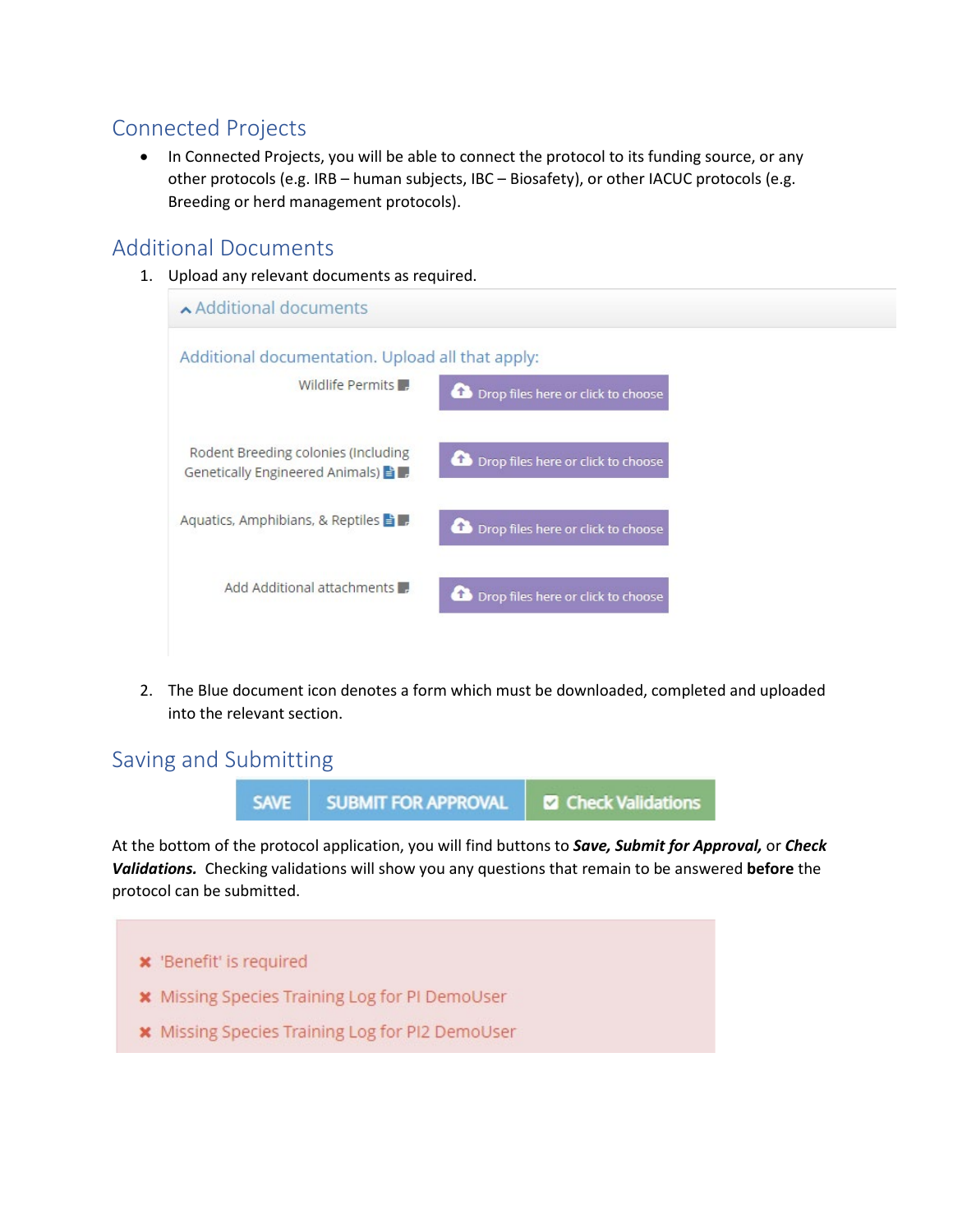

#### Requirements

1. The requirements section shows what steps are ready to be completed before subsequent ones can happen.

| <b>Status</b>                     | Requirement                                   | <b>Completion State</b> | Revision | Completed by | <b>Completed Date</b> |
|-----------------------------------|-----------------------------------------------|-------------------------|----------|--------------|-----------------------|
| <b>Draft Submission Pending O</b> | Submit protocol                               | Ready                   |          |              |                       |
| PI Certification Pending          | Certify protocol (PI)                         | Not ready               |          |              |                       |
| Pre-submission Requirements       | Complete training on Citi: PI DemoUser @      | Ready                   |          |              |                       |
|                                   | Complete training on Citi: PI2 DemoUser @     | Ready                   |          |              |                       |
|                                   | Complete training on Citi: Dariia Demo User O | Ready                   |          |              |                       |
|                                   | Upload OHS Training Data: PI DemoUser         | Ready                   |          |              |                       |
|                                   | Upload OHS Training Data: PI2 DemoUser        | Ready                   |          |              |                       |
|                                   | Upload OHS Training Data: Darlia Demo User    | Ready                   |          |              |                       |
| <b>IACUC Review Pending</b>       | <b>IACUC Admin Processing</b>                 | Not ready               |          |              |                       |

- 2. Training for all members of the research team must be completed before the study can be reviewed. Once the species modal(s) have been completed, you can view which members of the research team have completed their training, and which have training which is **ready to be completed.** The blue question mark icon next to the individual's name will show which module(s) of training need to be completed in CITI (e.g. the Working with the IACUC Course, or species-specific training modules).
- 3. Novelution uses individual's email addresses to match training records between the Novelution profile and the CITI profile. If a team member uses a different email address in the CITI profile than what is listed in their Novelution profile, they can add this email address to their profile in the *CITI email address* field.